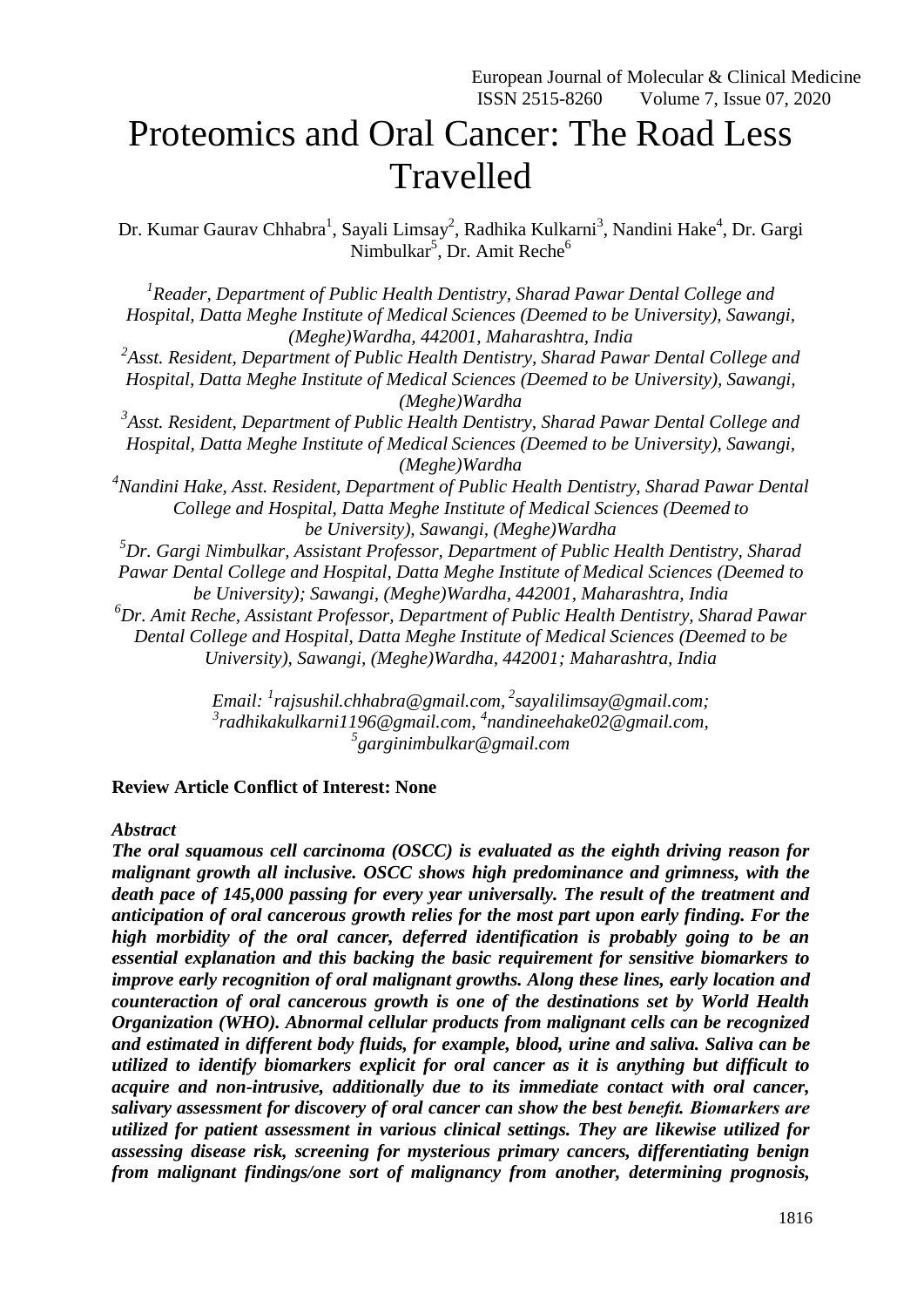European Journal of Molecular & Clinical Medicine ISSN 2515-8260 Volume 7, Issue 07, 2020

*acting as indicators/screening, and observing disease status. Salivary biomarkers can possibly recognize normal biological, pathological as well as pharmacological response to treatment. Huge endeavours from scientists and clinicians are significant so as to transform salivary diagnostics into clinical and commercial reality and in this way helping in battling oral disease. This article gives survey of salivary proteomic biomarkers, strategies for examination of salivary proteomic biomarkers and their clinical significance in early discovery of oral cancers.*

*Key words: Oral Squamous Cell Carcinoma, Proteomics, Saliva*

#### **1. INTRODUCTION:**

Being the fifteenth generally pervasive, Oral cancer has the normalized occurrence pace of 3.9 per one lakh populaces around the world (1). This feared malignancy turns into the significant health problem because of increasing patterns in more youthful populace. The India represents 33% of the worldwide weightage of this malignancy (2). The age normalized frequency pace of oral cancer is 12.6 per one lakh populace in India, also there is marked increment in the occurrence pace of oral cancer has been accounted for in ongoing years (3). For the high morbidity of the oral cancer, deferred identification is probably going to be an essential explanation and this backing the basic requirement for sensitive biomarkers to improve early recognition of oral malignant growths. As of now, oral cancerous growth determination is subject to an intensive oral assessment, normally by a dental specialist or other qualified health care provider, for potential signs and side effects of the disease. On the off chance that an assessment shows a abnormal area in the oral cavity, a little tissue biopsy might be evacuated for a pathologist to check for cancer cells under a microscope. Researchers are scanning for biomarkers in saliva, which is anything but difficult to get and furthermore non-obtrusive for the detection of oral cancer. Mitochondrial DNA change and variant promoter hypermethylation of malignancy related genes are normal in head and neck/oral cancer. Discovery of these hereditary modifications in saliva might be utilized for analysis and observing of the disease (4) (5)

#### **2. ADVANTAGES OF SALIVA OVER OTHER NON-OBTRUSIVE BIOMARKERS**

In view of its immediate contact with oral cancer lesion, salivary assessment for location of oral cancer can show the best benefit. The utmost significant reason for choosing saliva as a assessment aid is that it additionally contains the slaughtered cells in oral cavity. Because of this, saliva can be the chiefalternative of screening and discernation of possible biomarkers for head and neck cancer. Saliva samples are normally safe to deal with. Biomolecules present in the saliva are known to hinder the HIV infection. In this manner, odds of transference from saliva are extremely little when contrasted with transference from blood tests. When contrasted with blood tests, salivary specimens are anything but difficult to store, as saliva doesn't clump. Non-obtrusive saliva securing is effortless and should be possible by anybody and this diminishes nervousness and inconvenience of patients. Cell free saliva contains a great many proteins just as mRNA and microRNA transcripts, and metabolites having vast scope of biological activities. Blood DNA which is obtained from an assorted populace of defence cells relies upon singular condition of immune activation, while salivary DNA is extracted from a analogous sub populace of polymorphonuclear white blood cells and epithelial cells of the oral cavity (6). Saliva comprisesreduced foundation of typical substances and inhibitory substances just as less complexes than blood. Salivation has numerous advantages over serum and tissues, including easy to collect, storage and dispatching, cost adequacy, easy accessibility of huge sample volume for investigation and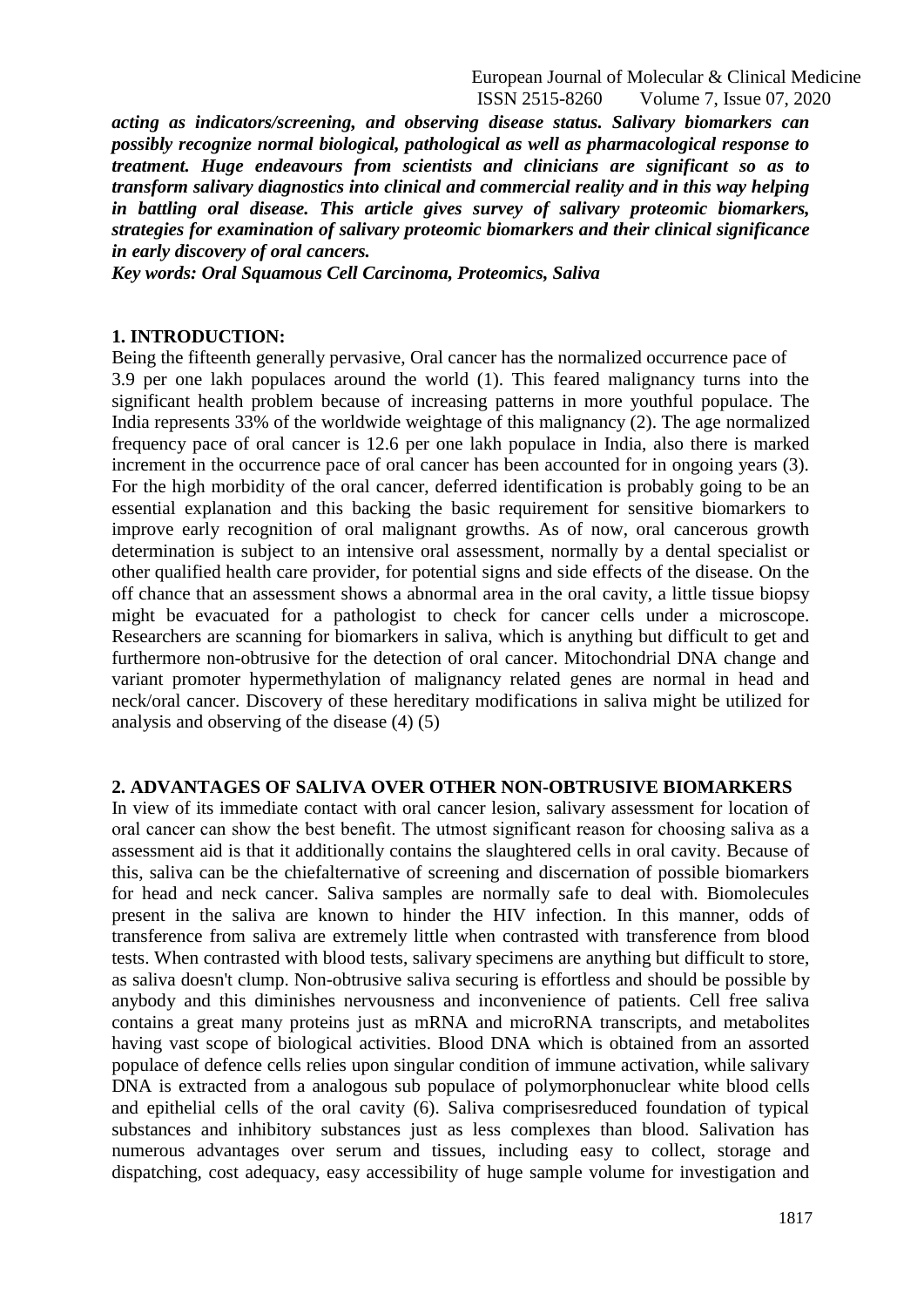continued examining for observing over time (7)

## **3. SALIVARY BIOMARKERS**

Neoplastic procedure gives/delivers a few irregular cell items. They can be recognized in different body fluids and on the surface of tumour cells either by biochemical techniques or by immunohistochemistry. These items which are identified and estimated are known as "tumor markers"

A tumor marker or biomarker is available in or produce by a tumor or tumours' host in light of the tumour's essence. They are valuable in the separation a tumor from typical tissue or in deciding the presence of a tumor dependent on estimation in blood or discharges. The distinctive biological attributes of tumor cells are the capability of invasion, metastasis, boundless proliferation, avoidance of apoptosis and angiogenesis. These procedures are completely interceded by complex molecular pathways and any of these can be potential tumor markers. A few salivary tumor markers are seen as altogether increased in the salivation of oral cancer patients. Salivary markers for the analysis of oral cancer can be found in 3 levels; changes in the cell Deoxyribonucleic corrosive (DNA) which causes modification mRNA transcripts which further prompts adjusted protein levels intracellularly, on the cell surface or extracellularly (8)

Salivaomics is an expansive collection of technologies which is utilized to investigate various kinds of molecules present in saliva. It incorporates genome and epigenome (the investigation of genes and their methylation), transcriptomics (the investigation of messenger RNA (mRNA) inside cells or organisms), metabolomics (the investigation of worldwide metabolite profiles in a framework), proteomics (the investigation of proteins) and microbiota (the investigation of microbiology). The salivary gene sequence comprises human as well as microbial DNA. The amount as well as the nature of salivary DNA are very acceptable: Saliva tests additionally produce sufficient DNA for sequencing clusters and polymerase chain response (PCR) examines. Both salivary genome and epigenome are assayable by a different aggregation of biomolecular procedures, involving methylation clusters, PCR and quantitative PCR (qPCR)based genotyping. The salivary proteome is containing the whole protein substance of the oral cavity. Salivation comprisesmore than 2000 proteins and peptides which are associated with a large number of various biological capacities in the oral cavity are available in the saliva. When contrasted with plasma proteins, 25 percent of the entire proteins are found in salivation. Proteomic investigation in salivation has particular focal points over blood, particularly for low-abundance proteins (9)

Biomarkers are utilized for patient assessment in various clinical settings. They are likewise utilized for assessing disease risk, screening for mysterious primary cancers, differentiating benign from malignant findings/one sort of malignancy from another, determining prognosis, acting as indicators/screening, and observing disease status. They can be utilized to either identify recurrence or decide progression/reaction to treatment. The assessment of a danger of patient of developing oral cancer is useful if chance reduction procedures or screening are viable. At the point when these methodologies applied to high risk groups are more productive than wholesale application to the whole population (10)

Circulating tumor markers for OSCC have been investigated in different studies and these markers have demonstrated moderate sensitivity and specificity esteems. Examiners have mostly utilized two methodologies for the investigation of markers of malignancies: Epithelial dysplasia on one hand and oral cancer on the other are characterized by the nearness or nonattendance or the pattern in which the related marker has been circulated. The marker is helpful if the response pattern in epithelial dysplasias is like that in carcinomas as well as if the abnormal response pattern is identified with the evaluation of epithelial dysplasia in a positive way. These organic markers for deciding future disease advancement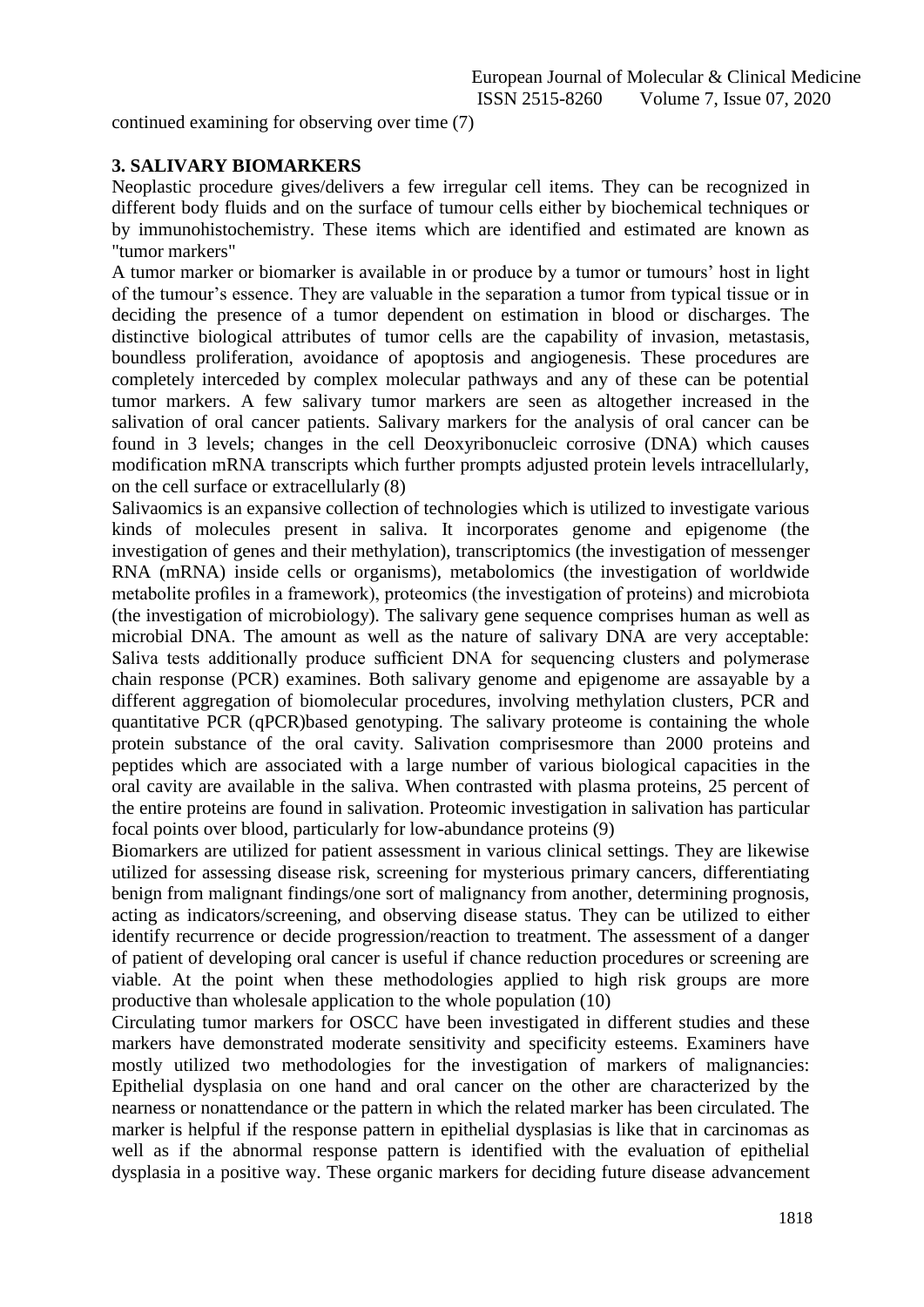European Journal of Molecular & Clinical Medicine ISSN 2515-8260 Volume 7, Issue 07, 2020

in oral pre-malignant lesions can be extensively partitioned into (a) genomic markers, including DNA content (ploidy) chromosome variation, and changes in articulation of oncogenes and tumor suppressor genes; (b) multiplication markers; and (c) separation markers, including keratins and sugar antigens which will be discussed(8)

| <b>Biomarkers</b>               | <b>Clinical significance</b>                                                                                                                                                                                      |
|---------------------------------|-------------------------------------------------------------------------------------------------------------------------------------------------------------------------------------------------------------------|
| MMP9<br>OGG1, Maspin            | Cyc D1, Ki67 LDH, In oral cancer patients these were considerably altered.                                                                                                                                        |
| $IL-6$<br>IL-1,<br>$TNF-\alpha$ | IL-8, The proinflammatory and proangiogenic cytokines apparently was<br>expanded in head and neck cancer and precancerous individuals.                                                                            |
| <b>Telomerase</b>               | It is seen as elevated in saliva of head and neck cancer individuals.                                                                                                                                             |
| p53 autoantibodies              | Its presence in saliva and serum of oral cancer patients can be<br>utilized as a non-obstructive procedure for the identification of<br>subset of tumors.                                                         |
| <b>Reactive</b><br>species      | nitrogen Its level has demonstrated to be changed in saliva of oral<br>carcinoma cases which shows the chance of direct association<br>between salivary free radicals, cell reinforcements and oral<br>carcinoma. |
| IL-6, TNF- $\alpha$             | Elevated levels of these variables in salivation of patients with oral<br>leukoplakia when contrasted with the controlled group.                                                                                  |
| <b>HPV</b>                      | Its presence in salivary flushes shows chances for molecular<br>screening of HPV related oral cancer.                                                                                                             |

| M2BP, MRP14<br>CD59, Profilm | Seen as modified in salivation of oral carcinomacases when<br>1 contrasted with healthy people.                                  |
|------------------------------|----------------------------------------------------------------------------------------------------------------------------------|
| <b>Catalase</b>              |                                                                                                                                  |
| Actin, myosin                | Can be utilized to separate precancerous and malignant patients.                                                                 |
| <b>Transferrin</b>           | Its level in saliva of oral cancerous growth patients can be utilized<br>to associate with size furthermore, stage of the tumor. |
| Salivary mRNA                | With the assistance of RT- PCR, from one droplet of saliva large<br>number of mRNAs can be made to analyse.                      |
| <b>DNA</b>                   | Set of specific cancer related genes can be made by methylation                                                                  |
| <b>Hypermethylation</b>      | array of saliva.                                                                                                                 |
| <b>Salivary</b>              | IL-8 With the help of EC sensor, level of these biomarkers in saliva can                                                         |
| <b>mRNA</b><br>protein       | and be identified which shows considerable difference in healthy<br>individual and oral cancer patients.                         |

Liao et al. in 2000 distributed the first investigation of saliva as a demonstrative apparatus for oral cancer identification. As indicated by the creators, exon 4, codon 63 of the p53 quality was transformed in salivary DNA from sixty two percent of oral cancer cases. Notwithstanding these autoantibodies against p53, the deviantly communicated protein in cases with oral cancerous growth has been found in both saliva just as serum. TP53 was the main quality which has comparative occurrences of loss of heterozygosity (LOH) and mutations. LOH was appeared to happen all the more much of the time in oral cancerous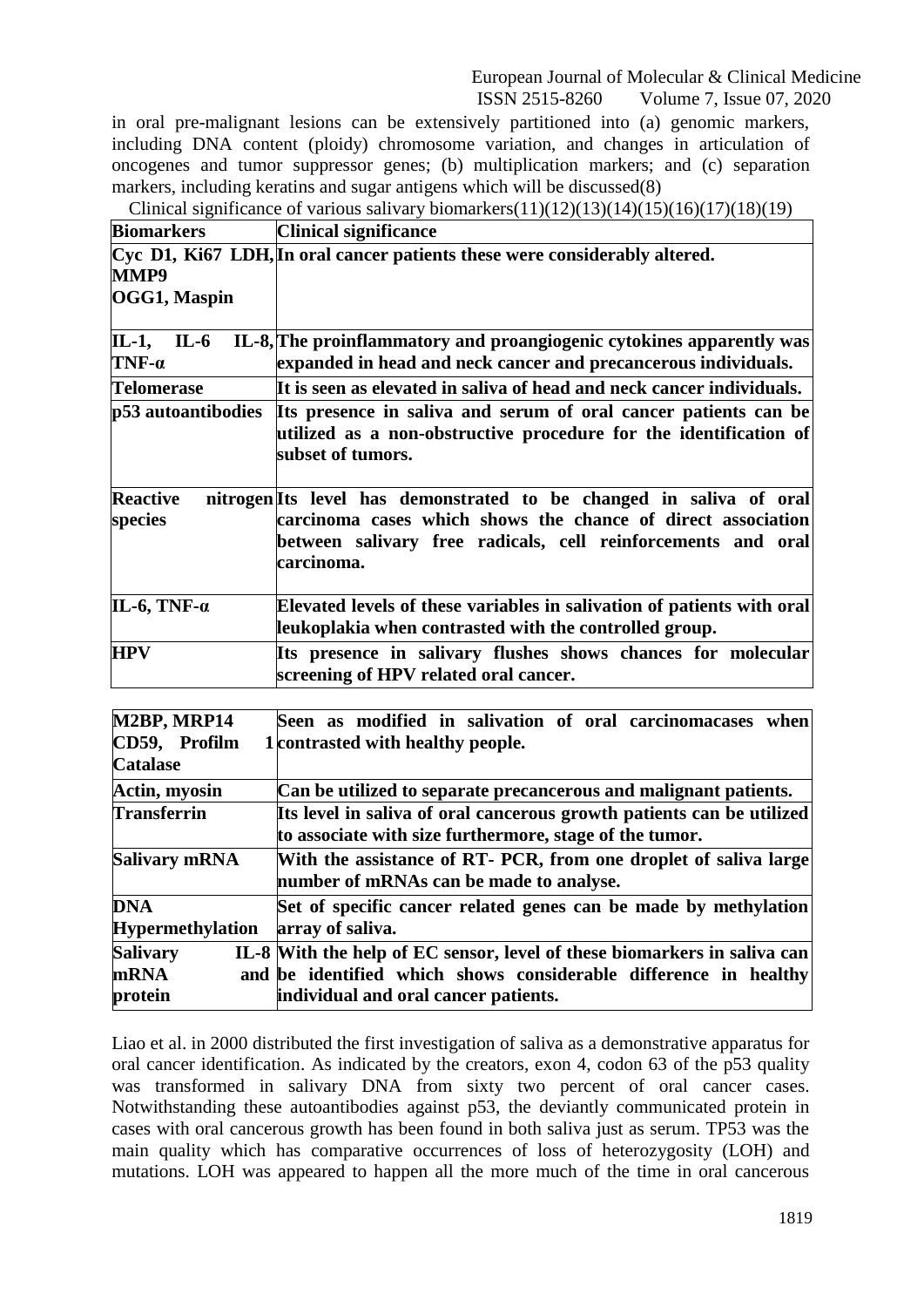# European Journal of Molecular & Clinical Medicine<br>ISSN 2515-8260 Volume 7, Issue 07, 2020 Volume 7, Issue 07, 2020

growth patients when contrasted with quality transformations.

Oxidative pressure assumes a significant job in movement of oral carcinoma. Bahar et al. recorded every single salivary cell reinforcement were evidently lesser in the oral carcinomacases when contrasted with the controls aside from salivary responsive nitrogen species which were significantly higher. This expansion in receptive nitrogen species may prompt the utilization and decrease of salivary cell reinforcements bringing about the oxidative harm to DNA and proteins, and perhaps prompting movement of oral carcinoma.

Shiptzer et al. discovered that expanded salivary degrees of cell cycle administrative proteins involving Cyclin D1 and ki67, glycolytic compound lactate dehydrogenase (LDH), framework metalloproteinase (MMP)- 9, just as decrease in DNA fix catalyst, 8-oxoquanine DNA glycosylase (OGG1) and Maspin, a tumor silencer protein in oral cancerous growth patients. Sato et al. reported that there is significantly expanded interleukin (IL)- 6 levels in saliva of oral carcinoma cases than controls.

Brailo et al found that there are adjustments in salivary IL-6 and tumor corruption factor alpha (TNF-an) in oral leukoplakia cases. They likewise saw that salivary IL-6 and TNF-a levels were markedly higher in oral leukoplakia cases when contrasted with the sound people. IL-6 inactivates p53 tumor silencer quality by supporting the hypermethylation of its advertiser district which is bringing about concealment of apoptosis and uncontrolled cell expansion. TNFa initiates NFjB translation factor which further invigorates cell multiplication and squares apoptosis. Notwithstanding that, it improves discharge of proinflammatory cytokines. Rhodus et al. discovered that there are significantly higher salivary degrees of IL-1, IL-6, IL-8 and TNF-an in oral cancer patients when contrasted with the patients with dysplastic oral sores and control. IL-6 is likewise related with the repeat of oral cancer. Zhong et al. detailed 75% positive articulation of telomerase in salivation of oral carcinoma cases recommending its convenience as a strong marker to analyse oral carcinoma as well as furthermore proposed that human telomerase invert transcriptase (hTERT) investigation might be a possible biomarker for the analysis of oral carcinoma. Telomerase is a ribonucleoprotein which helps in prolonging rehash succession toward the finish of the chromosomes.

The ongoing examination points towards distinguishing the human papilloma infection (HPV) in salivation, as the causative factors in oral carcinoma. The frequency of HPV in cases managed for oral cancerous growth is evaluated,which is more than 45% (20)

## **4. INVASION AND METASTASIS RELATED SALIVARY BIOMARKERS**

Oral malignant growth has a significant level of intrusion and a high pace of metastasis to cervical lymph nodes.Gelatinases; particularly, gelatinase A for example MMP-2 and gelatinase B for example MMP-9 were appeared to assume a remarkable job in attack as well as in metastasis as they corrupt Type IV collagen which is a significant part of the basement membrane layer. It is demonstrated that salivary degrees of MMP-2 and MMP-9, the intrusion and metastasis related markers additionally have an significant job in the pathological process of oral cancer. It is seen that both active just as latent types of salivary MMP-2 and MMP-9 were exceptionally elevated in oral carcinoma cases when contrasted with the controls. The receiver characteristic curve (ROC) analysis uncovered that each types of MMP-2 and MMP-9 segregate between oral malignancy cases and controls (20) (16) (21) (22)

# **5. METHODS OF ANALYSIS OF SALIVARY PROTEOME**

Protocol of submission of saliva- To avoid bacterial contamination saliva should be collected and refrigerated at 4 degree C and further operation should also be done in low temperature within 3 to 6 hours (23). To impede bacterial growth, it is suggested to add sodium azide in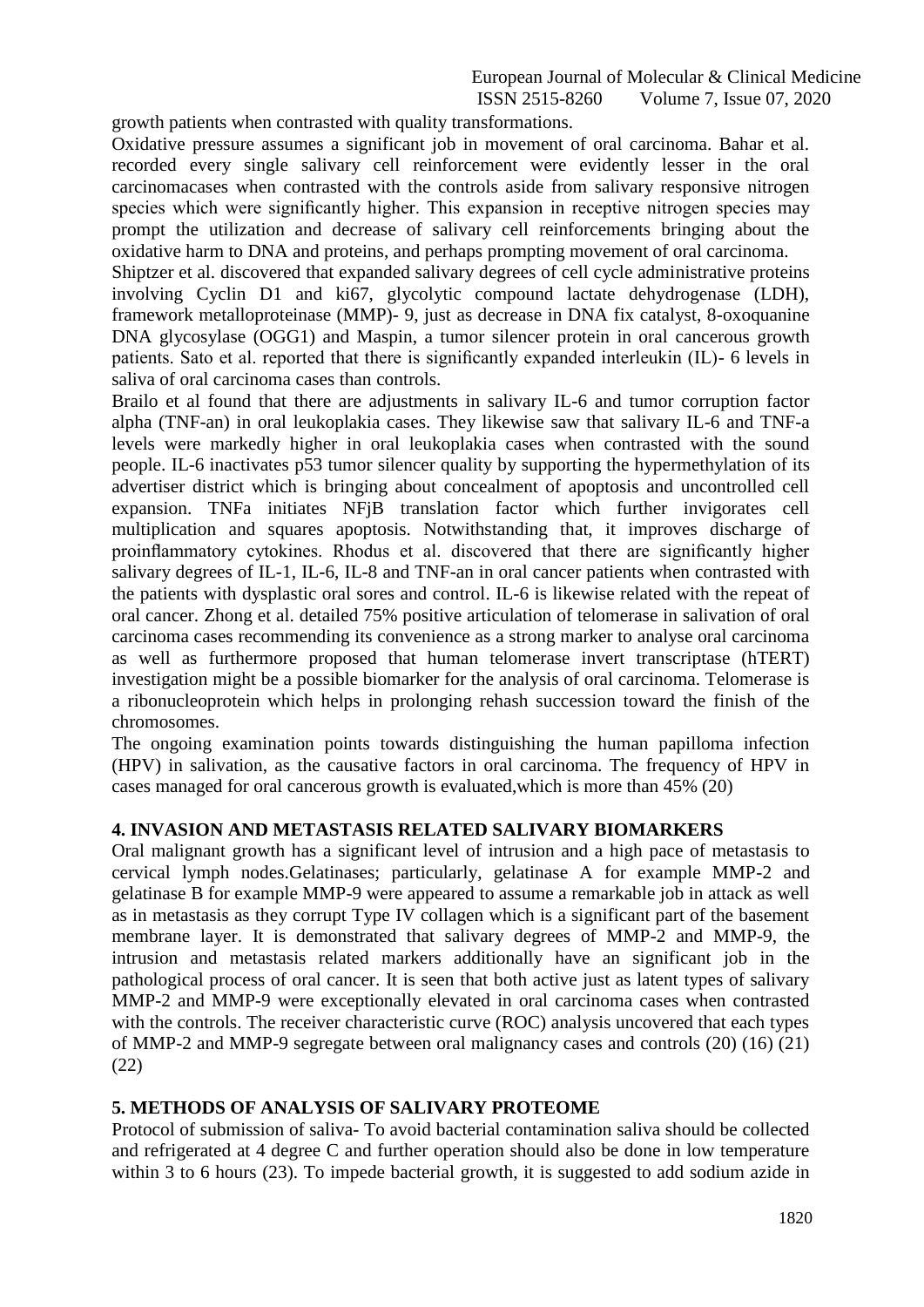European Journal of Molecular & Clinical Medicine<br>ISSN 2515-8260 Volume 7, Issue 07, 2020 Volume 7, Issue 07, 2020

saliva (24). Addition of sodium azide may cause intrusion in immunoassays with horseradish peroxidase. To avoid protein denaturation, protease inhibitors and stabilizers, for example, aprotinin, leupeptin, EDTA can be applied.

There are two types of analytical methods for salivary proteomes that are top-down and bottom-up (25). Top-down method of analysis mainly involves analysis of proteomes which are naturally present on the other hand bottom up proteomics involves analysis of digested salivary proteins. In a top-down type of analysis, two-dimensional gel electrophoresis (2DGE) is the basic technique which allows separation of complex protein mixtures (26). There are some limitations, they are-(1) small peptides or proteins having mere acidic or basic isoelectric points can drift outside its analysis ranges (27). (2) by this technique protein which are less in concentration can get obscure by the protein which are high in concentration. (3) this process undergoes from many discrepancies such as abnormal migration, gel preparation and staining protein isoforms.

Mass spectrometry (MS) allows to detect salivary proteomes which are in stage of expression and post translational modification. This technique is highly sensitive as well as fast. Surface improved laser desorption ionization (SELDI), framework helped laser desorption ionization (MALDI) or time-of-flight (TOF) can be used to combine with MS to measure intact protein or peptides. SELDI-TOF-MS is involved in purification of sample, desorption and separation pf protein in protein chip. For initial profiling MALDI-TOF-MS can be used which has higher sensitivity. Further the identification can be done with the help of HPLC-MS.

Isotope-coded partiality labels (ICAT), isotope labels for relative and outright measurement (iTRAQ), total evaluation of proteins utilizing interior principles (AQUA) and stable isotope marking by amino acids in cell culture (SILAC) are chemical labelling procedures which are also be used to detect variation in concentration of salivary protein in changeable stages (28) (23) (25)

# **6. DISADVANTAGED POPULATIONS AND THE ROLE OF SALIVARY BIOMARKERS.**

Cancer is one of the most widely recognized reasons for morbidity and mortality these days. Around 43% of deaths due to cancer, it has been assessed, are because of tobacco use, diets which are unhealthy, consumption of liquor, inactive ways of life and disease. Low-pay and less privileged groups are commonly increasingly presented to different avoidable hazard factors, for example, natural cancer-causing agents, liquor, infectious agents and the utilization of tobacco. Additionally, these groups have less access to the health care services and health education. Both of these are important to enable and teach them to improve choices to ensure and improve their own health. Tobacco and liquor are viewed as a portion of the significant hazard factors for oral disease. The dangers, ascribed to populace, of smoking and liquor utilization have been assessed to 80% for guys, 61% for females, and 74% generally speaking. The International Agency for Research on Cancer has as of late affirmed the proof that smokeless tobacco causes oral malignant growth. Oral disease is preventable through hazard factors intervention (29)

Saliva is a watery substance present in the mouth and contains useful segments that have been utilized as diagnostic markers for human disease. Oral cancer has been demonstrated to be reflected diagnostically in salivation. Saliva is a reasonable, non-intrusive and available tool in the diagnosis, prediction of prognosis, as well as checking of the patients' post treatment status in oral cancer (8)

Thus various efforts in creating proper awareness and educating the disadvantaged populations about the usefulness of the salivary biomarkers, through health education programmes along with the combined efforts of dentists explaining the importance of early detection of cancer with the help of these salivary biomarkers and how this can possibly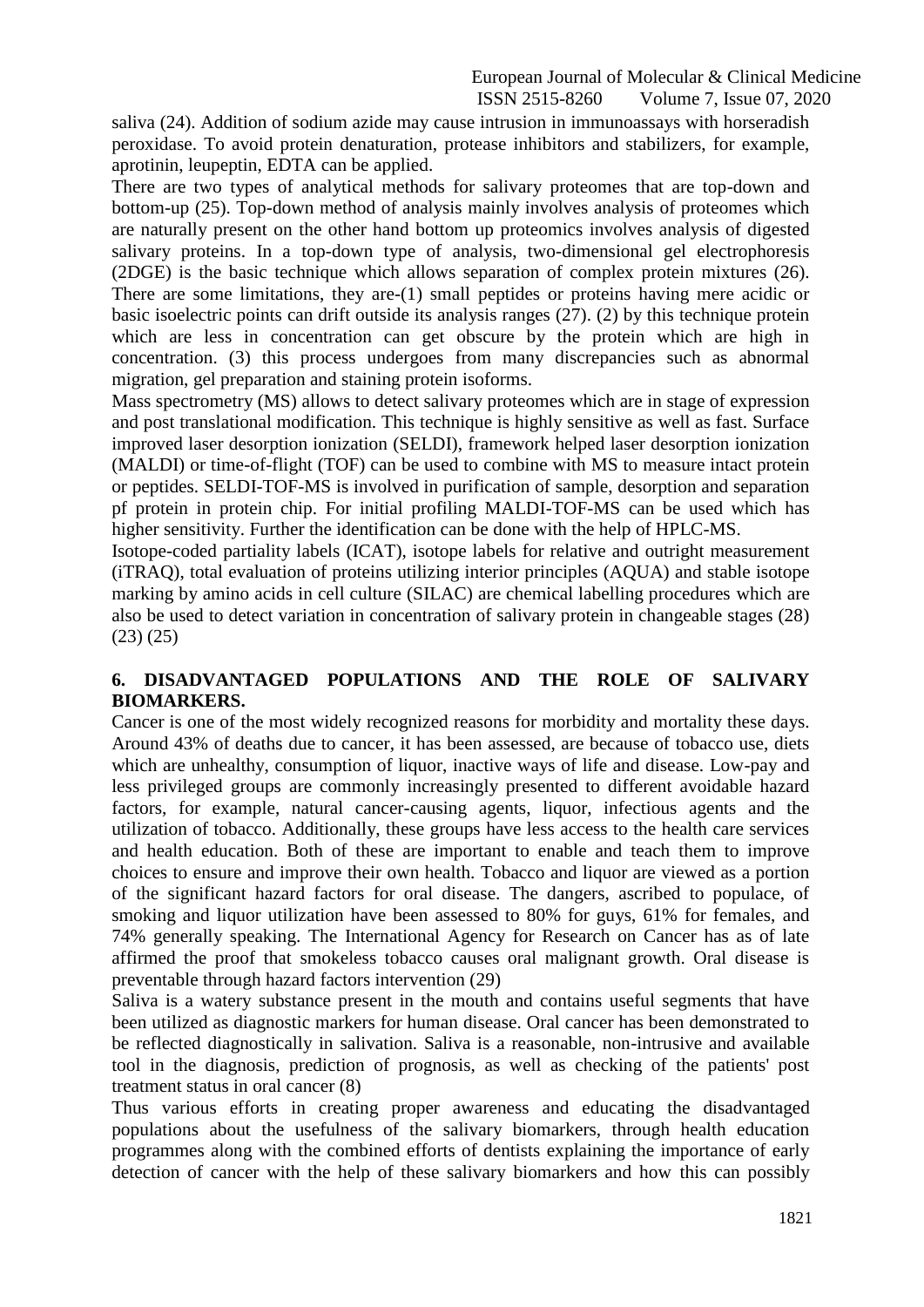European Journal of Molecular & Clinical Medicine

ISSN 2515-8260 Volume 7, Issue 07, 2020

reduce the mortality, morbidity and economic setbacks caused to them during the course of the treatment of this disease, should be undertaken

The Ki67 LI, Alpha Smooth Muscle Actin (SMA) and MVD can be used as predictive markers of clinical outcome of Oral Squamous Cell Carcinoma – Submucous Fibrosis. Ki-67 is a great immunohistochemical marker to decide multiplying cells of the tumour. It is communicated in every dynamic period of the cell cycle (G1, S, G2, and M stage) aside from in resting cells (peaceful cells – G0 stage). The monoclonal Ki-67/MIB-1 antibody responds with the atomic Ki-67 antigen communicated in multiplying cells. Its appearance reflects tumour expansion and has been found to show tumour hostility, tumour metastasis, and known to anticipate outcome result in numerous human malignancies, for example, CNS tumours, lymphoproliferative illnesses, connective tissue tumours, and mammary gland tumours. (30)(31)

Most of the invasive oral carcinomas are gone before by clinical precancerous lesions and conditions, for example, oral leukoplakia, erythroplakia, oral lichen planus, and oral submucous fibrosis (OSMF). These stay in preinvasive stage for a considerable length of time and the carcinogenic modifications stay lethargic and not promptly conspicuous on clinical and histopathologic assessment. (32)

Customarily, cervical nodes are assessed by clinical assessment, yet this has been accounted for in the writing to have a low affectability and particularity. Computed Tomography, Magnetic Resonance Imaging, and Ultra-sonography are touchy strategies; however, they need particularity. Either frozen section investigation or touch imprint cytology can achieve intraoperative appraisal of lymph node**.** (33)

## **7. CONCLUSION**

As of now, the research field concerned with saliva is quickly developing and progressing because of the utilization of novel methodologies, for example, metabolomics, genomics, proteomics and bioinformatics. It has been shown that salivation involves fundamentally progressively clinical information isolated from its helpful worth. Because of its closeness to the oral cavity as well as non-intrusive method of collection, salivary examination can be the prime method as an essential investigation for oral carcinoma. (20)

Saliva additionally contains cells which can be stumble from the carcinogenic tissue in the oral cavity (34)

It is strongly prescribed to develop specific biomarkers for oral disease screening on the grounds that early identification of oral malignant growth will assist with diminishing patient morbidity and mortality (10)

The field of salivary genomics and proteomics biomarker investigation is exceptionally encouraging and may improve the field of oral cancer diagnosis further empowering clinicians to screen patients' saliva for diagnosis and determining the prognosis of oral cancer in this manner propelling the clinical endeavours to beat the seriousness of the illness. Huge endeavours from scientists and clinicians are significant so as to transform salivary diagnostics into clinical and commercial reality and in this way helping in battling oral disease (20)

#### *Acknowledgement*

The investigators acknowledge the support of Dean, SPDC and Department of Public Health Dentistry in the execution of this project..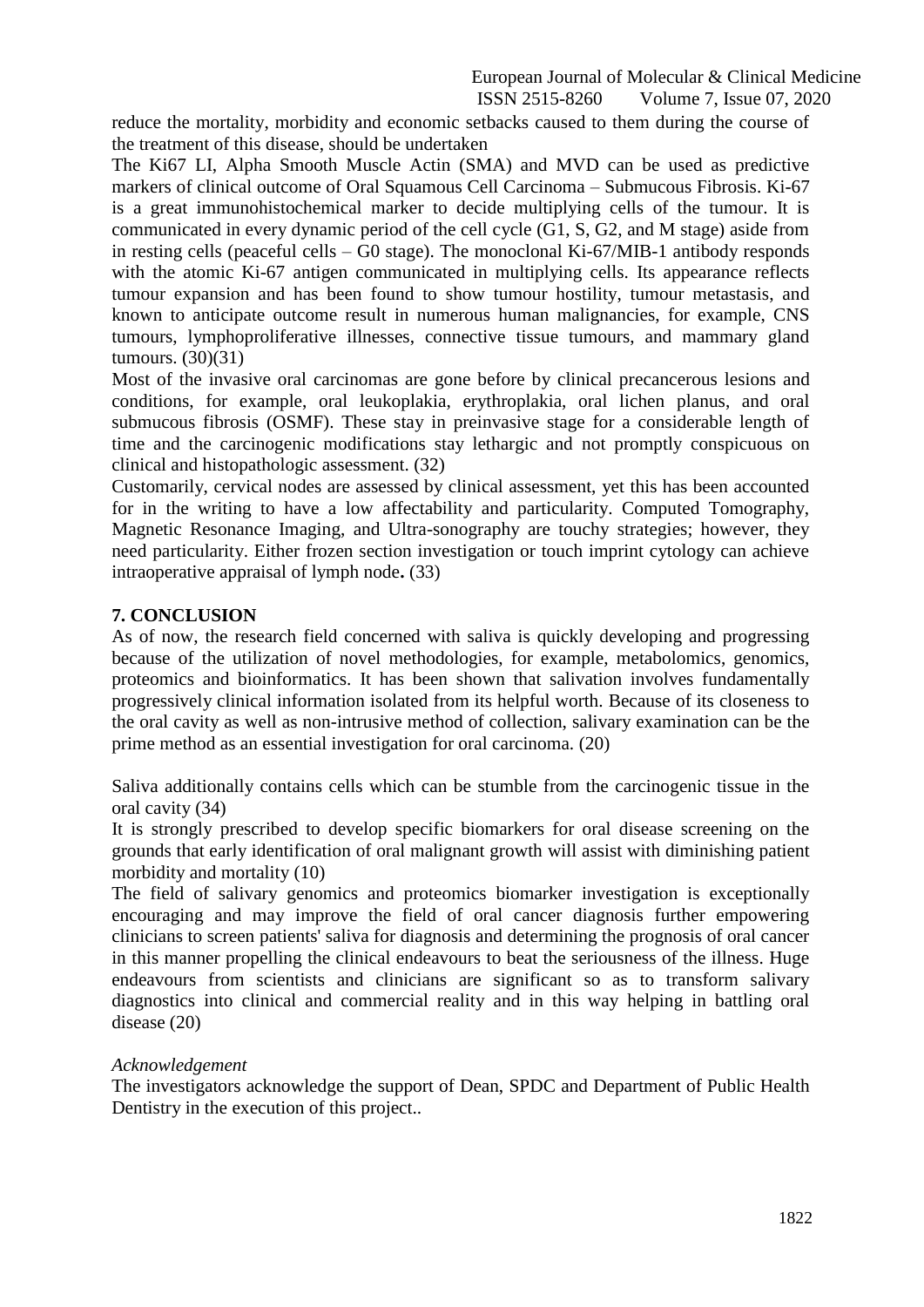## **REFERENCES**

- [1]. Ferlay J, Shin H-R, Bray F, Forman D, Mathers C, Parkin DM. Estimates of worldwide burden of cancer in 2008: GLOBOCAN 2008. Int J Cancer. 2010 Dec 15;127(12):2893–917.
- [2]. Subramanian S, Sankaranarayanan R, Bapat B, Somanathan T, Thomas G, Mathew B, et al. Cost-effectiveness of oral cancer screening: results from a cluster randomized controlled trial in India. Bull World Health Organ. 2009 Mar;87(3):200– 6.
- [3]. Misra C, Majumder M, Bajaj S, Ghosh S, Roy B, Roychoudhury S. Polymorphisms at p53, p73, and MDM2 loci modulate the risk of tobacco associated leukoplakia and oral cancer. Mol Carcinog. 2009 Sep;48(9):790–800.
- [4]. Micrometastasis Google Books [Internet]. [cited 2020 May 16]. Available from: https://books.google.co.in/books?id=8V4ECAAAQBAJ&pg=PA42&lpg=PA42&dq=
- [5]. Sidransky+D.+Nucleic+acidbased+methods+for+the+detectionofcancer.+Science1997;278:1054%5E9.&source=b l&ots=swPad07vsC&sig=ACfU3U3Y07z7F6n4RDee3Ob1CW8lK05ppw&hl=en&sa
- [6]. =X&ved=2ahUKEwjsrPbg7rfpAhXYfH0KHX DeUQ6AEwAHoECAcQAQ#v=onepage&q=Sidransky%20D.%20Nucleic%20acidbased%20methods%20for%20the%20detectionofcancer.%20Science1997%3B278%3 A1054%5E9.&f=false
- [7]. Righini CA, de Fraipont F, Timsit J-F, Faure C, Brambilla E, Reyt E, et al. Tumorspecific methylation in saliva: a promising biomarker for early detection of head and neck cancer recurrence. Clin Cancer Res Off J Am Assoc Cancer Res. 2007 Feb 15;13(4):1179–85.
- [8]. Chattopadhyay I, Panda M. Recent trends of saliva omics biomarkers for the diagnosis and treatment of oral cancer. J Oral Biosci. 2019 Jun 1;61(2):84–94.
- [9]. Wong DT. Salivary diagnostics powered by nanotechnologies, proteomics and genomics. J Am Dent Assoc. 2006 Mar 1;137(3):313–21.
- [10]. An insight into salivary markers in oral cancer [Internet]. [cited 2020 May 14].
- [11]. Available from: https:/[/www.ncbi.nlm.nih.gov/pmc/articles/PMC3760349/](http://www.ncbi.nlm.nih.gov/pmc/articles/PMC3760349/)
- [12]. Wang X, Kaczor-Urbanowicz KE, Wong DTW. Salivary biomarkers in cancer detection. Med Oncol. 2016 Dec 10;34(1):7.
- [13]. Santosh. A review on oral cancer biomarkers: Understanding the past and learning from the present [Internet]. [cited 2020 May 14]. Available from: <http://www.cancerjournal.net/article.asp?issn=0973-> 1482;year=2016;volume=12;issue=2;spage=486;epage=492;aulast=Santosh
- [14]. Rhodus NL, Ho V, Miller CS, Myers S, Ondrey F. NF-kappaB dependent cytokine levels in saliva of patients with oral preneoplastic lesions and oral squamous cell carcinoma. Cancer Detect Prev. 2005;29(1):42–5.
- [15]. Zhong L-P, Chen G-F, Xu Z-F, Zhang X, Ping F-Y, Zhao S-F. Detection of telomerase activity in saliva from oral squamous cell carcinoma patients. Int J Oral Maxillofac Surg. 2005 Jul;34(5):566–70.
- [16]. Warnakulasuriya S, Soussi T, Maher R, Johnson N, Tavassoli M. Expression of p53 in oral squamous cell carcinoma is associated with the presence of IgG and IgA p53 autoantibodies in sera and saliva of the patients. J Pathol. 2000 Sep;192(1):52–7.
- [17]. Bahar G, Feinmesser R, Shpitzer T, Popovtzer A, Nagler RM. Salivary analysis in oral cancer patients: DNA and protein oxidation, reactive nitrogen species, and antioxidant profile. Cancer. 2007 Jan 1;109(1):54–9.
- [18]. The significance of salivary interleukin 6 and tumor necrosis factor alpha in patients with oral leukoplakia. - PubMed - NCBI [Internet]. [cited 2020 May 16].
- [19]. Available from: https:/[/www.ncbi.nlm.nih.gov/pubmed/16324876](http://www.ncbi.nlm.nih.gov/pubmed/16324876)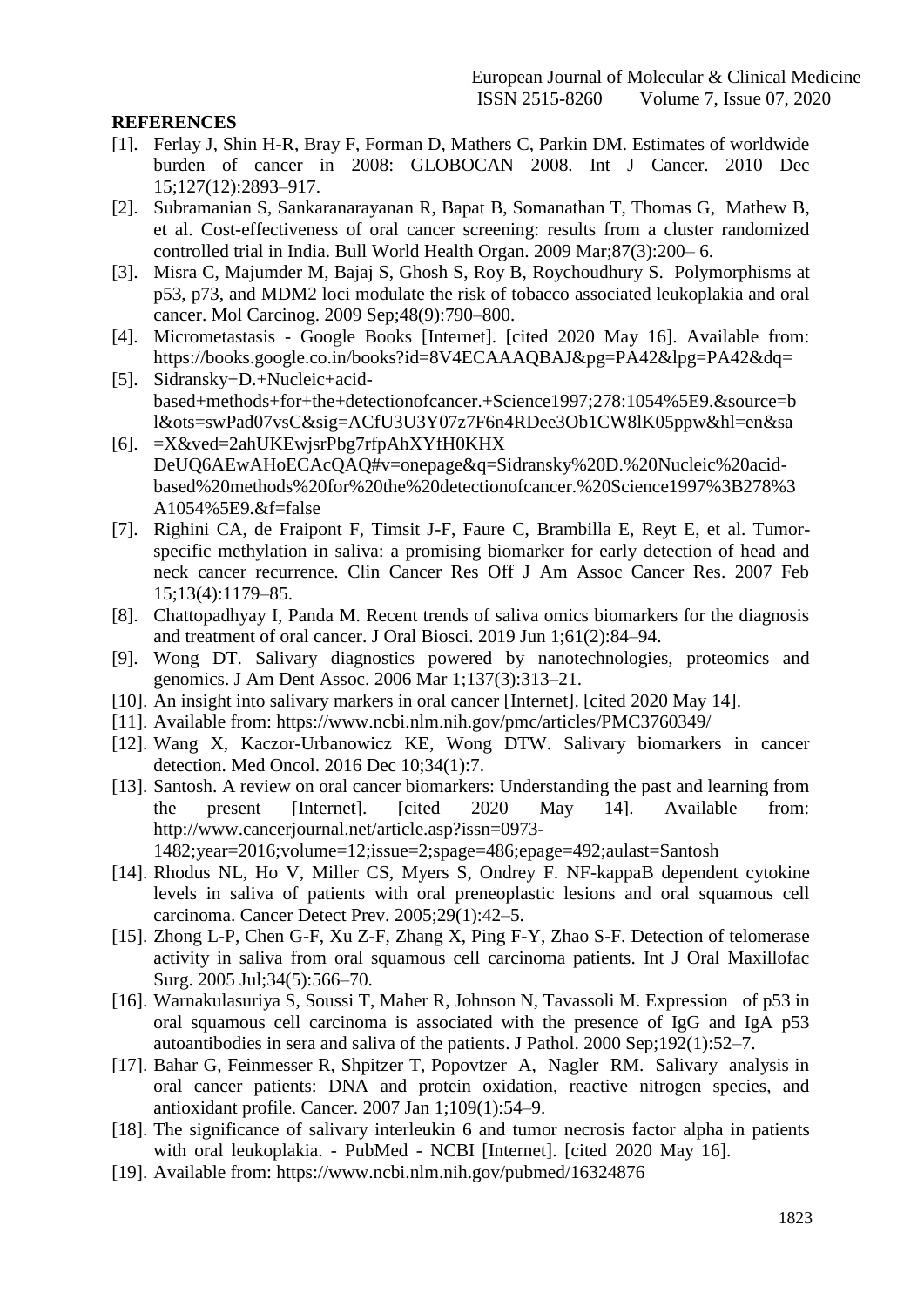- [20]. Activation of MMP-2 and MMP-9 in patients with oral squamous cell carcinoma. PubMed - NCBI [Internet]. [cited 2020 May 16]. Available from: https:[//www.ncbi.nlm.nih.gov/pubmed/15844188](http://www.ncbi.nlm.nih.gov/pubmed/15844188)
- [21]. Viet CT, Jordan RCK, Schmidt BL. DNA promoter hypermethylation in saliva for the early diagnosis of oral cancer. J Calif Dent Assoc. 2007 Dec;35(12):844–9.
- [22]. Wei F, Patel P, Liao W, Chaudhry K, Zhang L, Arellano-Garcia M, et al. Electrochemical sensor for multiplex biomarkers detection. Clin Cancer Res Off J Am Assoc Cancer Res. 2009 Jul 1;15(13):4446–52.
- [23]. Zimmermann BG, Wong DT. Salivary mRNA targets for cancer diagnostics. Oral Oncol. 2008 May 1;44(5):425–9.
- [24]. A Review on Salivary Genomics and Proteomics Biomarkers in Oral Cancer | SpringerLink [Internet]. [cited 2020 May 14]. Available from: https://link.springer.com/article/10.1007/s12291-011-0149-8
- [25]. Clinical significance of MMP-2 and MMP-9 in patients with oral cancer. PubMed -NCBI [Internet]. [cited 2020 May 16]. Available from: https:/[/www.ncbi.nlm.nih.gov/pubmed/17252594](http://www.ncbi.nlm.nih.gov/pubmed/17252594)
- [26]. Matrix Metalloproteinases and Their Inhibitors: Correlation with Invasion and Metastasis in Oral Cancer [Internet]. [cited 2020 May 16]. Available from: ht[tps://www.ncbi.nlm.nih.gov/pmc/articles/PMC3001841/](http://www.ncbi.nlm.nih.gov/pmc/articles/PMC3001841/)
- [27]. Potential uses of human salivary protein and peptide analysis in the diagnosis of disease. - PubMed - NCBI [Internet]. [cited 2020 May 16]. Available from: https:[//www.ncbi.nlm.nih.gov/pubmed/21774913](http://www.ncbi.nlm.nih.gov/pubmed/21774913)
- [28]. Clinical and diagnostic utility of saliva as a non-invasive diagnostic fluid: a systematic review [Internet]. [cited 2020 May 16]. Available from: https://hrcak.srce.hr/index.php?show=clanak&id\_clanak\_jezik=206213
- [29]. The human salivary proteome: a critical overview of the results obtained by different proteomic platforms: Expert Review of Proteomics: Vol 9, No 1 [Internet]. [cited 2020 May 16]. Available from: ht[tps://www.tandfonline.com/doi/abs/10.1586/epr.11.77](http://www.tandfonline.com/doi/abs/10.1586/epr.11.77)
- [30]. Rubporn A, Srisomsap C, Subhasitanont P, Chokchaichamnankit D, Chiablaem K, Svasti J, et al. Comparative Proteomic Analysis of Lung Cancer Cell Line and Lung Fibroblast Cell Line. Cancer Genomics - Proteomics. 2009 Jul 1;6(4):229–37.
- [31]. Two-dimensional gel electrophoresis in proteomics: Old, old fashioned, but it still climbs up the mountains - Rabilloud - 2002 - PROTEOMICS - Wiley Online Library [Internet]. [cited 2020 May 16]. Available from: https://onlinelibrary.wiley.com/doi/abs/10.1002/1615- 9861%28200201%292%3A1%3C3%3A%3AAID-PROT3%3E3.0.CO%3B2-R
- [32]. Li Q, Ouyang X, Chen J, Zhang P, Feng Y. A Review on Salivary Proteomics for Oral Cancer Screening. Curr Issues Mol Biol. 2020;47–56.
- [33]. Petersen PE. Oral cancer prevention and control--the approach of the World Health Organization. Oral Oncol. 2009 May;45(4–5):454–60.
- [34]. Gadbail AR, Chaudhary MS, Sarode SC, Gondivkar SM, Belekar L, Mankar- Gadbail MP, et al. Ki67, CD105 and α-smooth muscle actin expression in disease progression model of oral submucous fibrosis. J Investig Clin Dent. 2019 Nov;10(4):e12443.